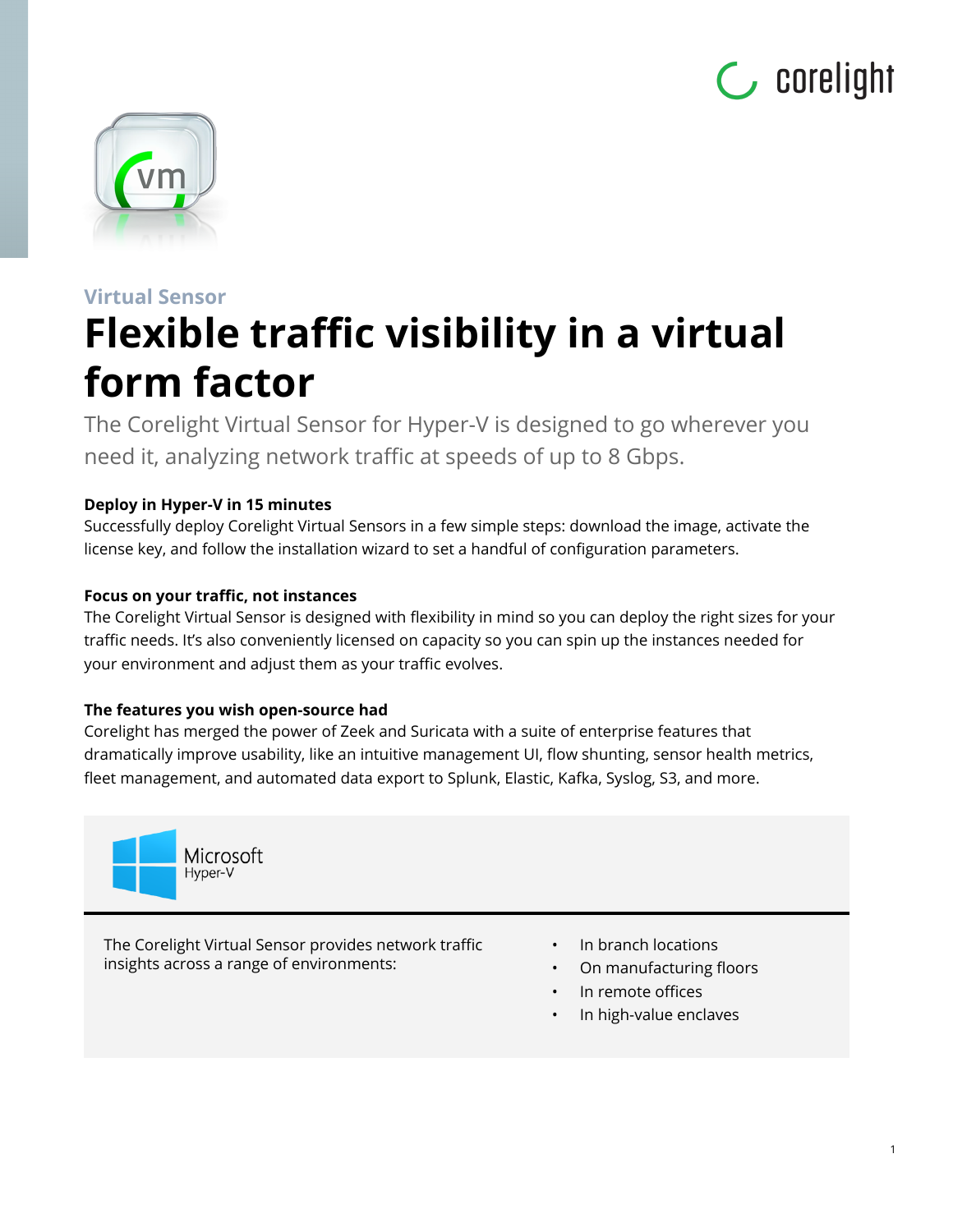# Specifications

### **Best-in-class Zeek and Suricata deployment:**

- Corelight's best-in-class Zeek and Suricata platform in a virtual machine
- Built-in Zeek packages for detection, monitoring, and data enrichment
- Intuitive, 15 minute configuration, with a beautiful web UI
- Capacity-based licensing model for deployment flexibility
- Zeek log export to Splunk, Elastic, Kafka, Syslog, SIEMs, and SFTP
- High performance and efficient file extraction
- Comprehensive REST API for configuration and monitoring
- Minimalist, custom OS optimized for secure operation
- Automatic updates and feature enhancements
- World-class support from the definitive Zeek experts

| <b>Nominal capacity</b> | <b>vCPUs</b> | RAM (GB) | Disk (GB) |  |
|-------------------------|--------------|----------|-----------|--|
| 500 Mbps                | 4            | 16       | 500       |  |
| 1 Gbps                  | 8            | 32       | 500       |  |
| 2 Gbps                  | 16           | 64       | 500       |  |
| 4 Gbps                  | 32           | 128      | 1000      |  |
| 6 Gbps                  | 48           | 192      | 2000      |  |
| 8 Gbps                  | 64           | 256      | 4000      |  |

### **Hyper-V reference configurations:**

### **Hyper-V minimum system requirements**

- Windows Server 2016 Hyper-V environment
- Online access for seeding (i.e., inserting certificate)